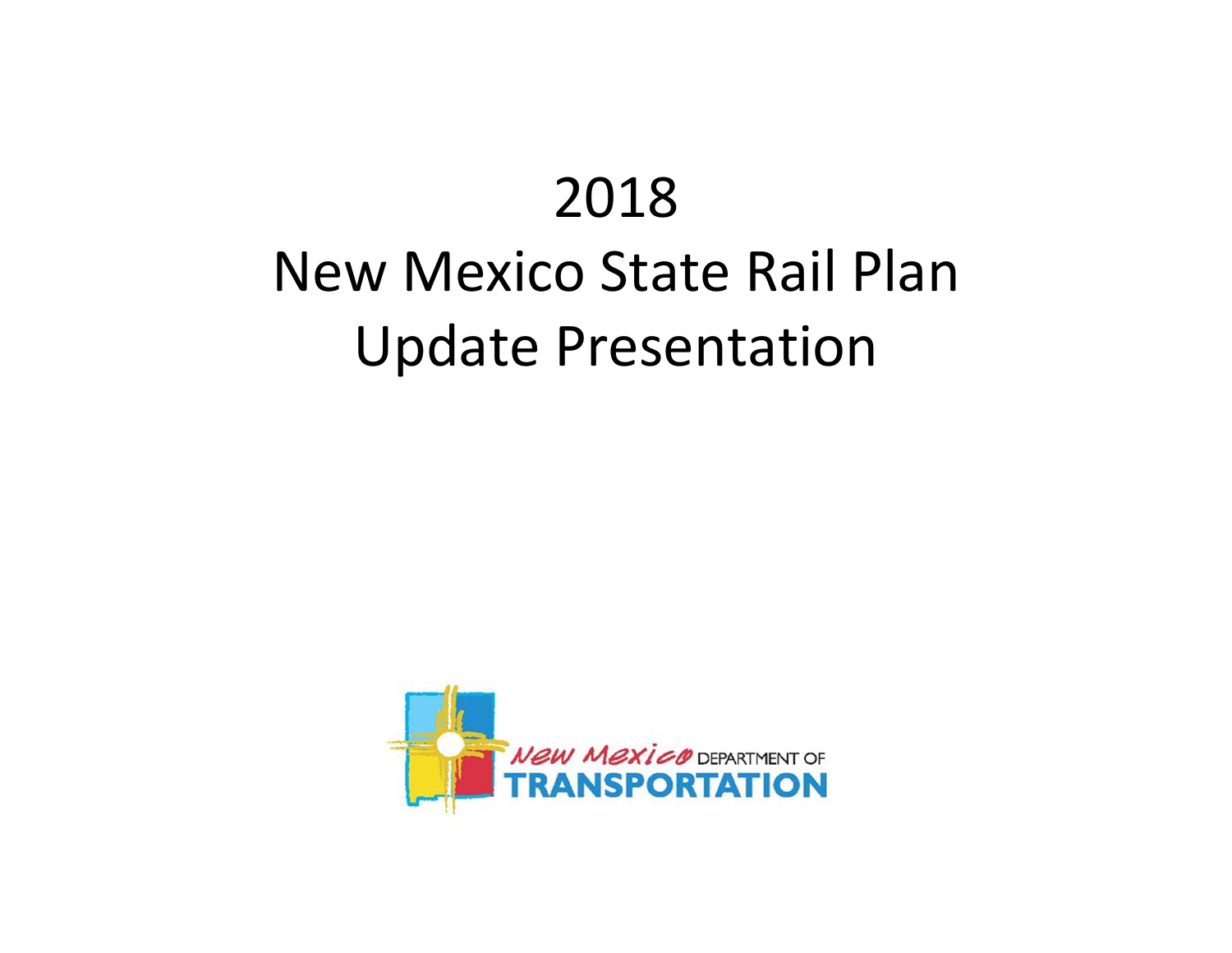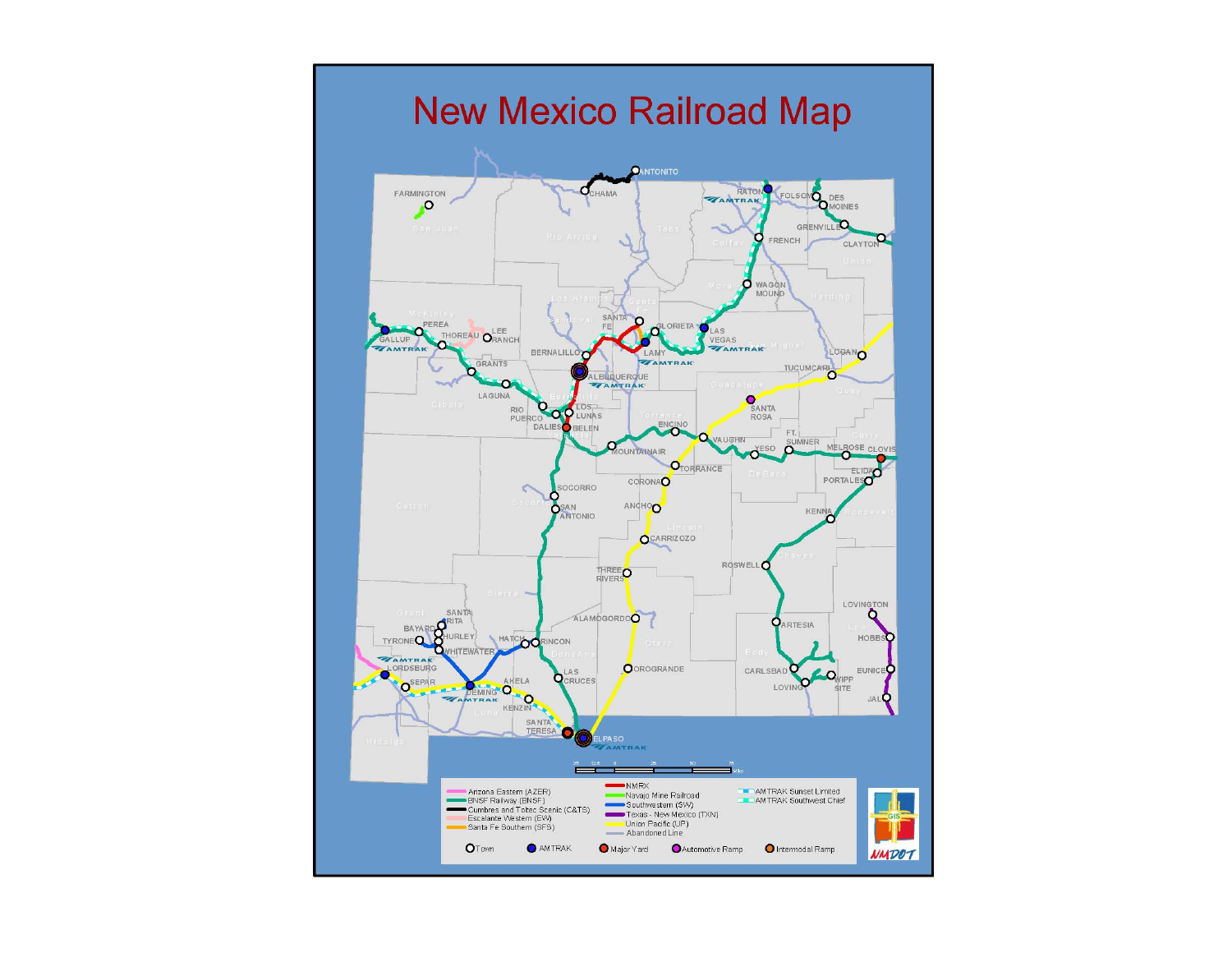# Why Develop <sup>a</sup> Rail Plan?

- Required by the Passenger Rail Investment and Improvement Act of 2008 (PRIIA)
- Required to receive future funding from Federal Railroad Administration (FRA)
- Coordinates with New Mexico's Long Range Transportation and Freight Plans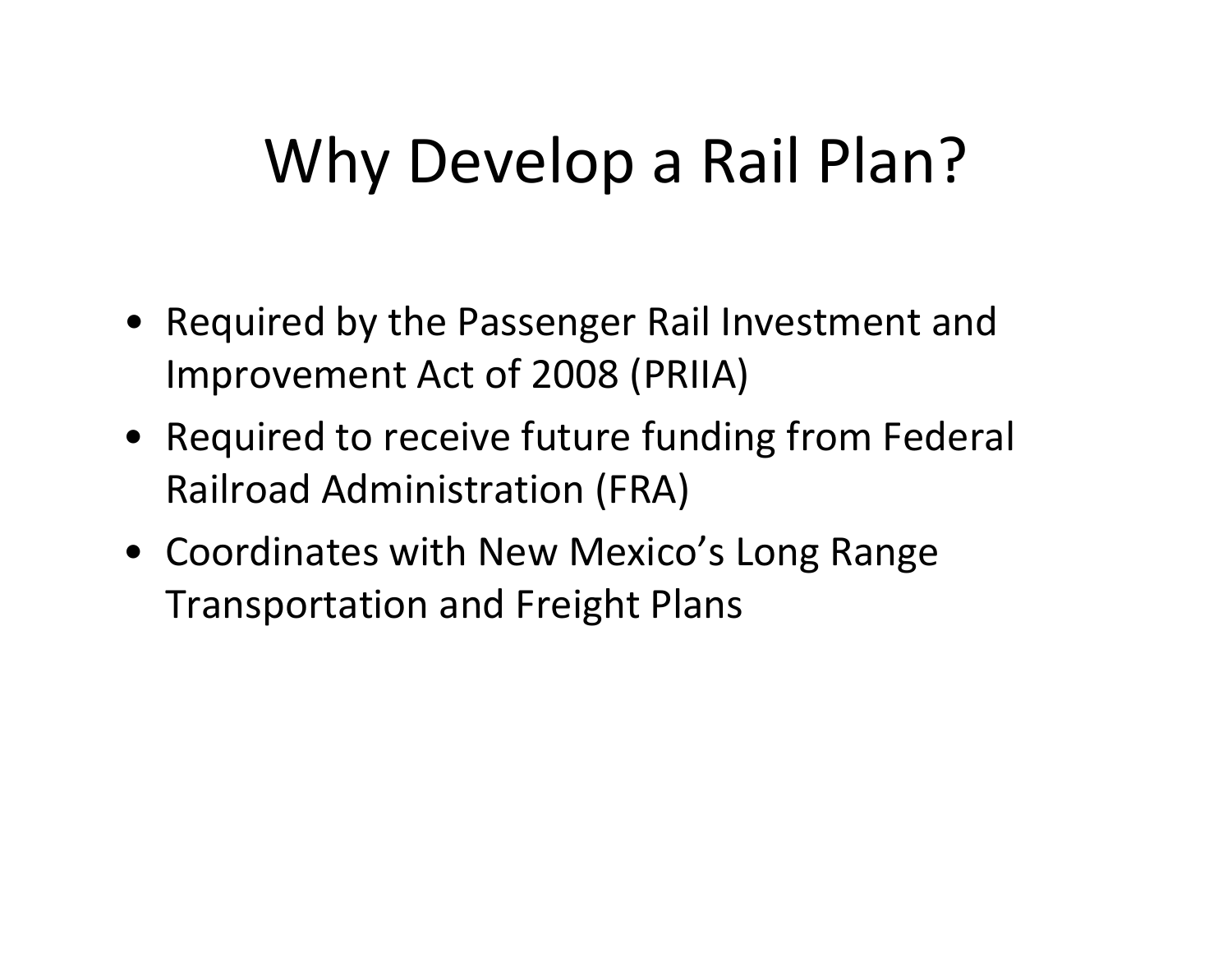### Purposes of Rail Plan

- Describes State Rail resources
- Sets forth State policy regarding passenger and freight rail transportation
- Presents priorities and strategies to enhance rail service that benefits the public
- Serves as the basis for Federal and State rail investments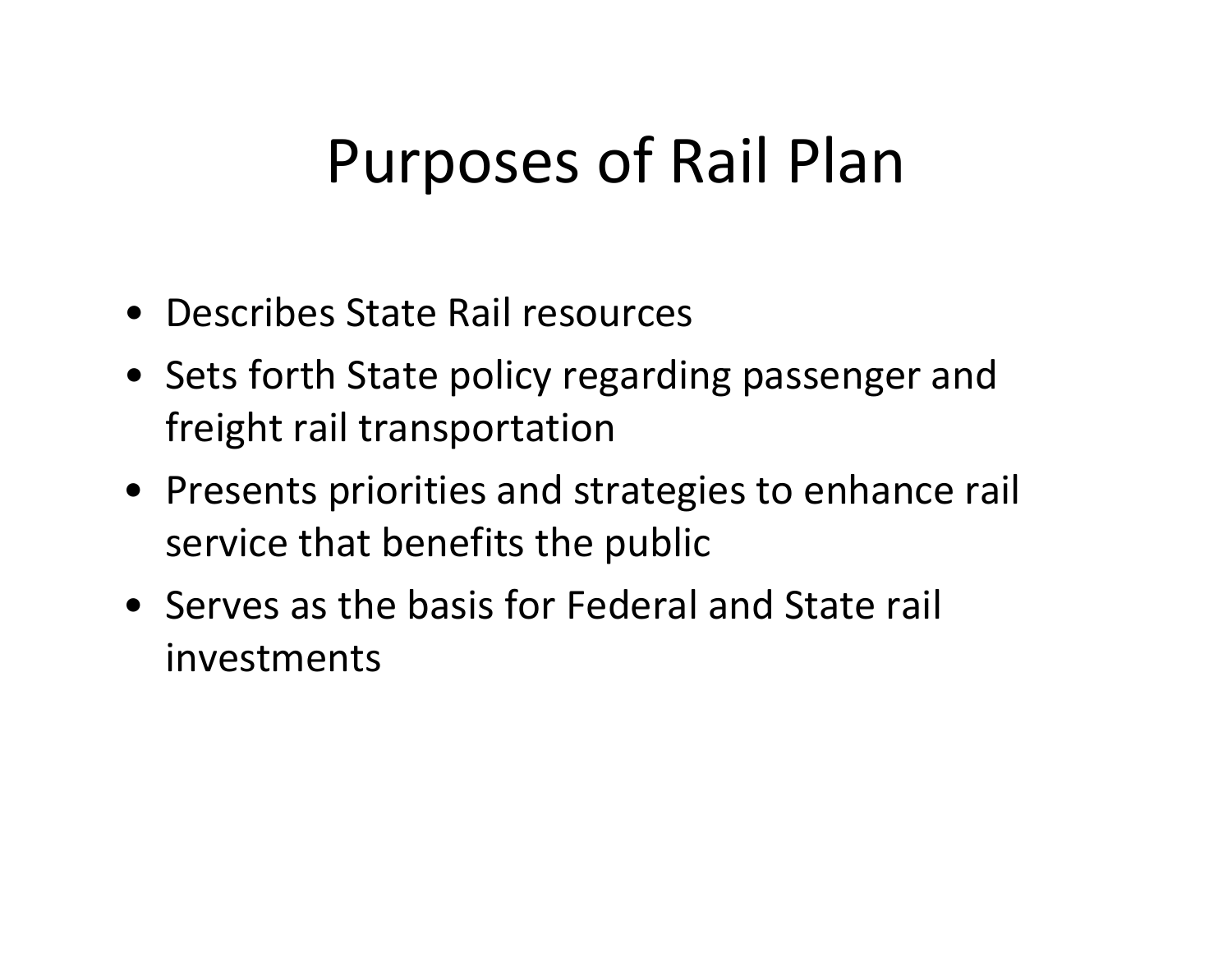# Rail Plan Contents

- Vision, goals and objectives
	- $\checkmark$  Guide actions, programs, prioritizations
	- $\checkmark$  Provide linkages to State Transportation Plans
- Rail systems inventory and assessment
	- $\checkmark$  System inventory (freight and passenger)
	- $\checkmark$  Performance assessment
	- $\checkmark$  Issues and opportunities
	- $\checkmark$  Current and future needs
- Planning for the future
	- $\checkmark$  Prioritization of investments
	- $\checkmark$  Economic, environmental, community factors
	- $\checkmark$  Implementation of plan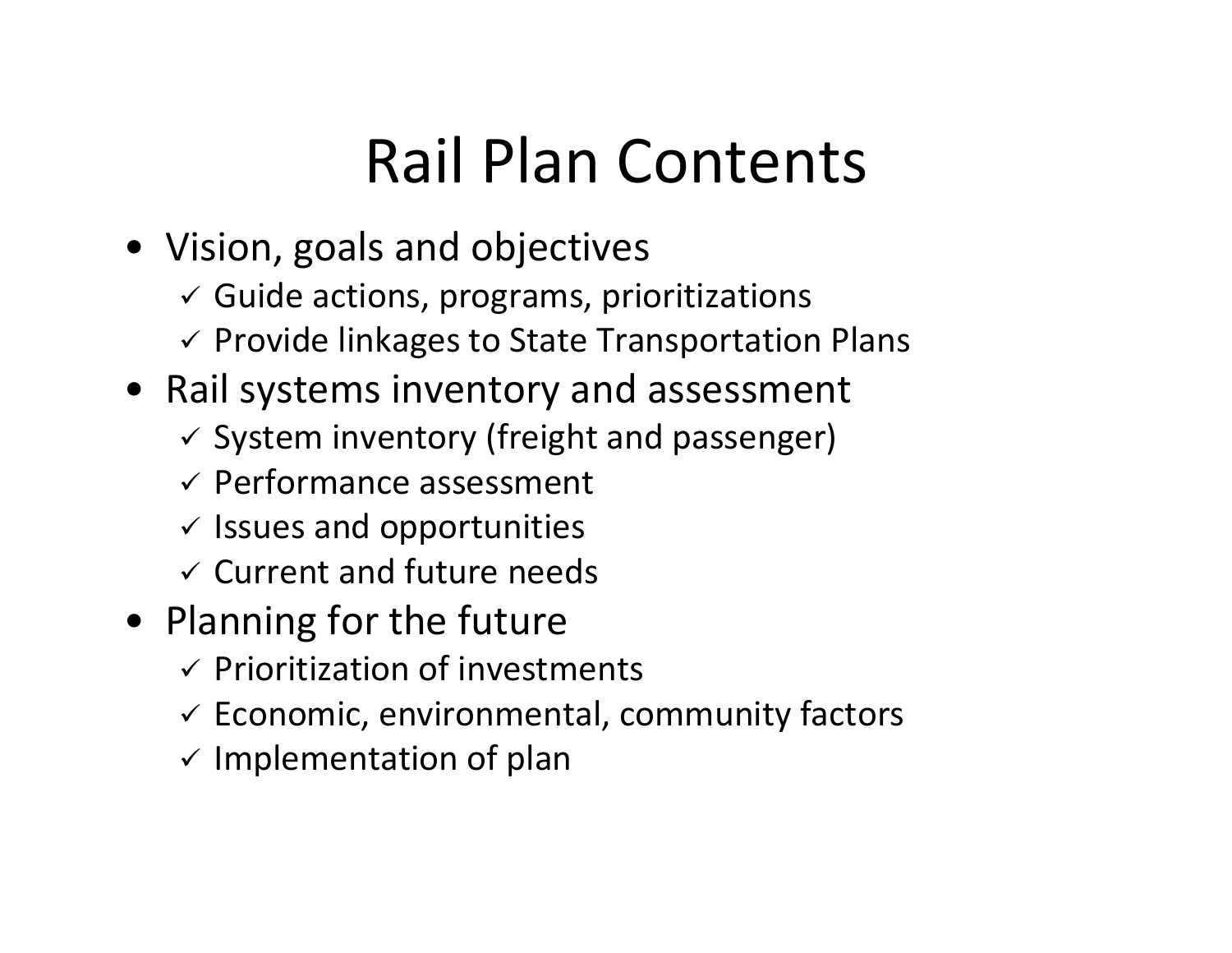## Rail Plan Process

- Stakeholder outreach to determine needs, issues, and priorities
- Public involvement
- Draft rail plan
- Public and stakeholder review and comment
- Final rail plan submitted to Federal Railroad Administration (FRA) for approval
- Update plan every 4 years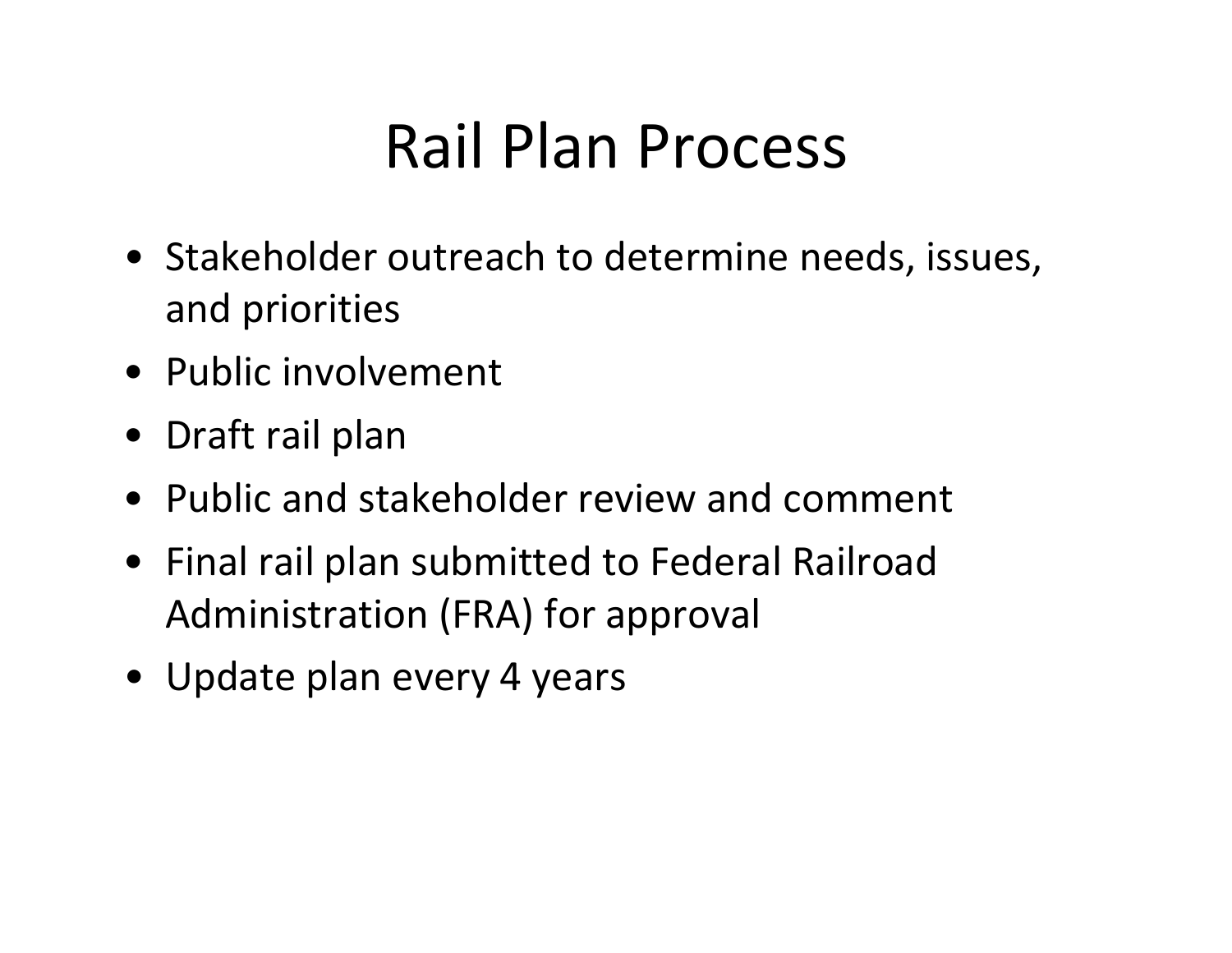## Rail Plan Schedule

| <b>Milestones</b>              | 2017 |  |  |   |  |   |   |   | 2018 |   |   |   |   |  |  |   |   |              |           |
|--------------------------------|------|--|--|---|--|---|---|---|------|---|---|---|---|--|--|---|---|--------------|-----------|
|                                | M    |  |  | A |  | O | N | D |      | F | M | A | M |  |  | A | S | $\mathbf{o}$ | ${\sf N}$ |
| Stakeholder Outreach           |      |  |  |   |  |   |   |   |      |   |   |   |   |  |  |   |   |              |           |
| Draft Plan                     |      |  |  |   |  |   |   |   |      |   |   |   |   |  |  |   |   |              |           |
|                                |      |  |  |   |  |   |   |   |      |   |   |   |   |  |  |   |   |              |           |
| <b>Public Review</b>           |      |  |  |   |  |   |   |   |      |   |   |   |   |  |  |   |   |              |           |
|                                |      |  |  |   |  |   |   |   |      |   |   |   |   |  |  |   |   |              |           |
| Final Plan                     |      |  |  |   |  |   |   |   |      |   |   |   |   |  |  |   |   |              |           |
| <b>FRA Review / Acceptance</b> |      |  |  |   |  |   |   |   |      |   |   |   |   |  |  |   |   |              |           |

- Initial outreach to MPOs and RTPOs in Summer of 2017
- $\bullet$ Draft Rail Plan – Spring 2018
- $\bullet$ Public meetings – Mid 2018
- Second round of presentations to MPOs and RTPOs ‐ Mid 2018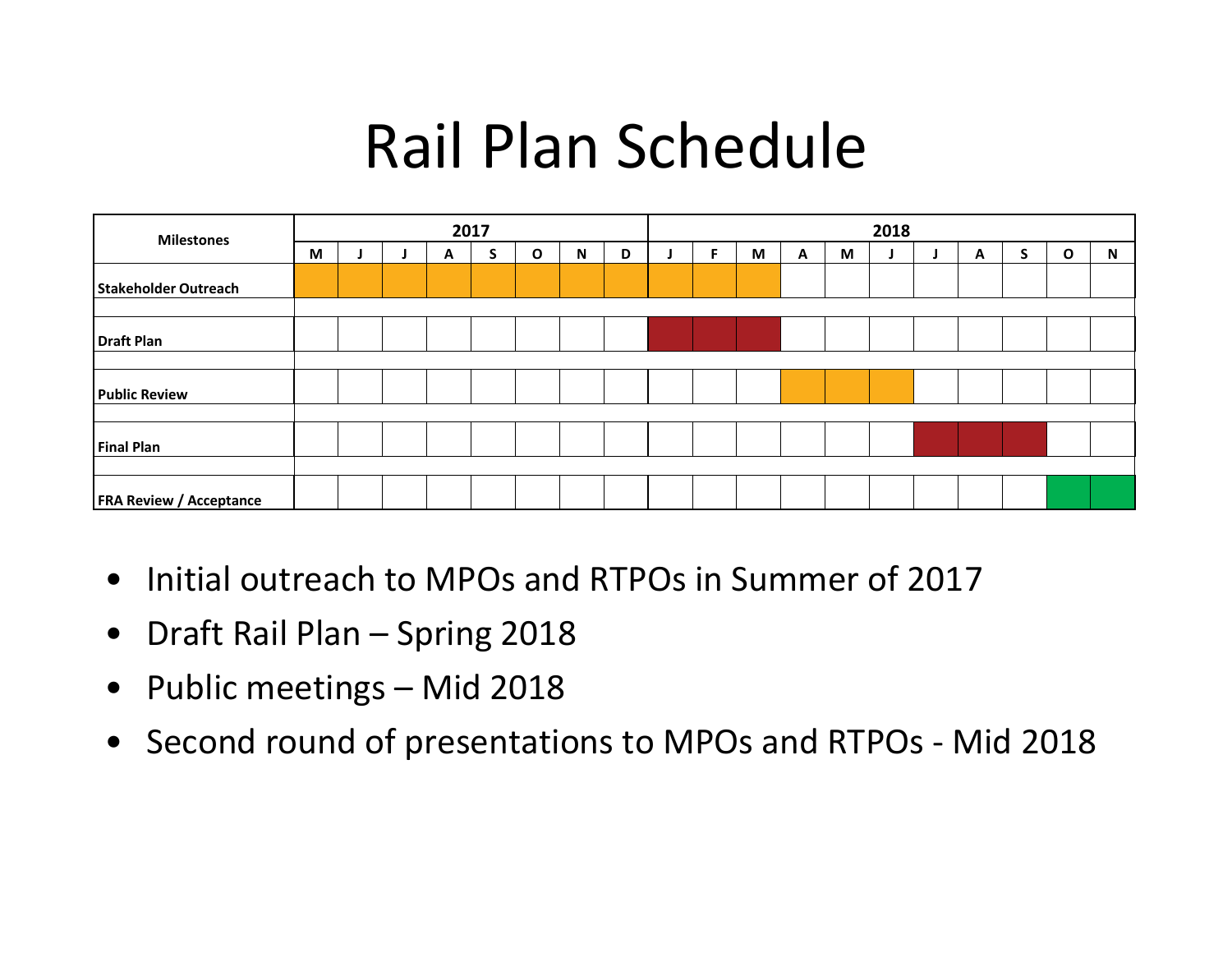### Public Involvement

• Transit and Rail Page on NMDOT Website –

http://dot.state.nm.us/content/nmdot/en/Transit\_Rail.html

- 2014 Rail Plan
- Public Presentation Schedule
- Additional information
- Link to On-Line Rail Survey (Closes 09/15/2017)
- Email Comments and Questions: Rail.Plan@state.nm.us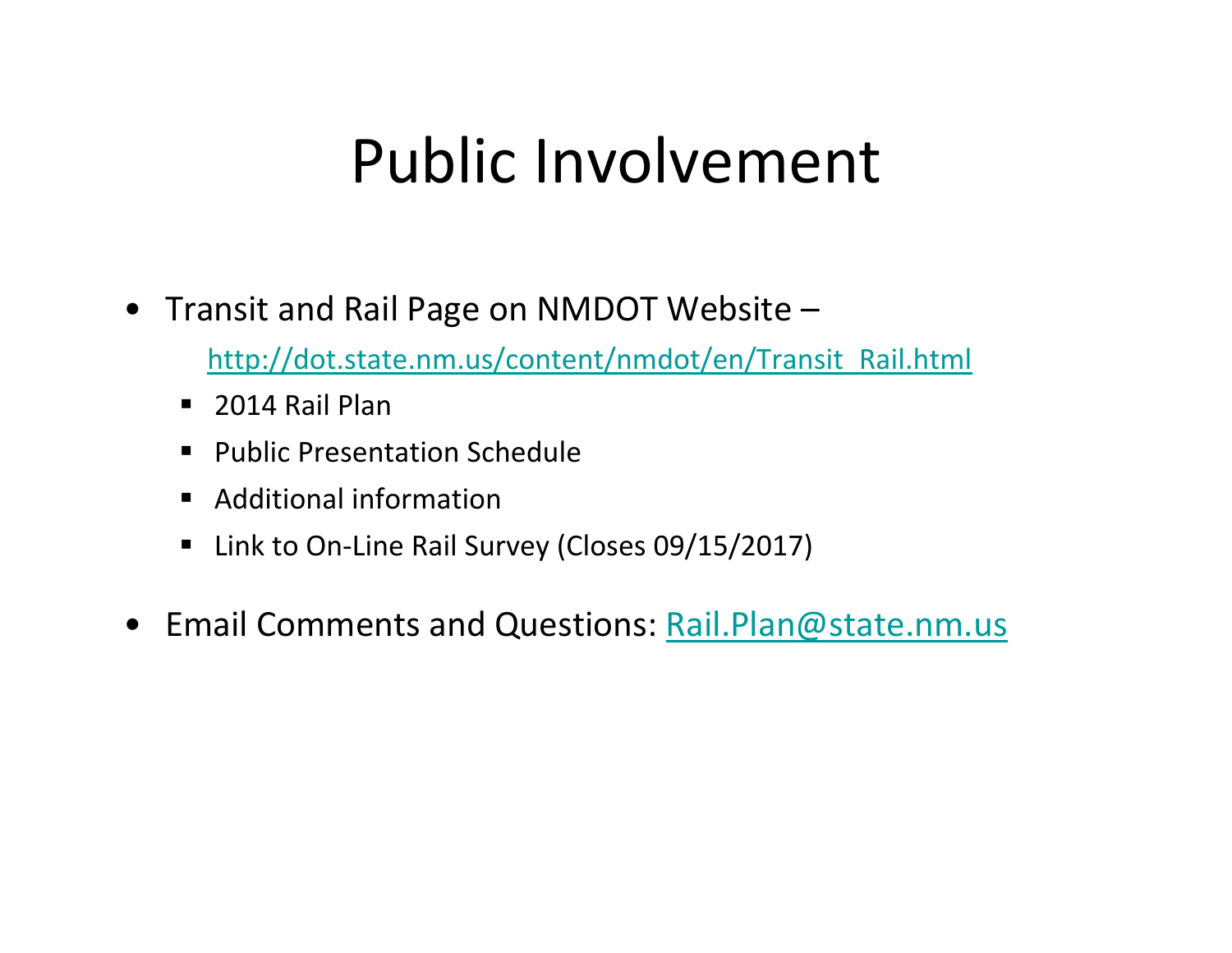# Updating the 2014 New Mexico State Rail Plan

#### **New Mexico State Rail Plan**

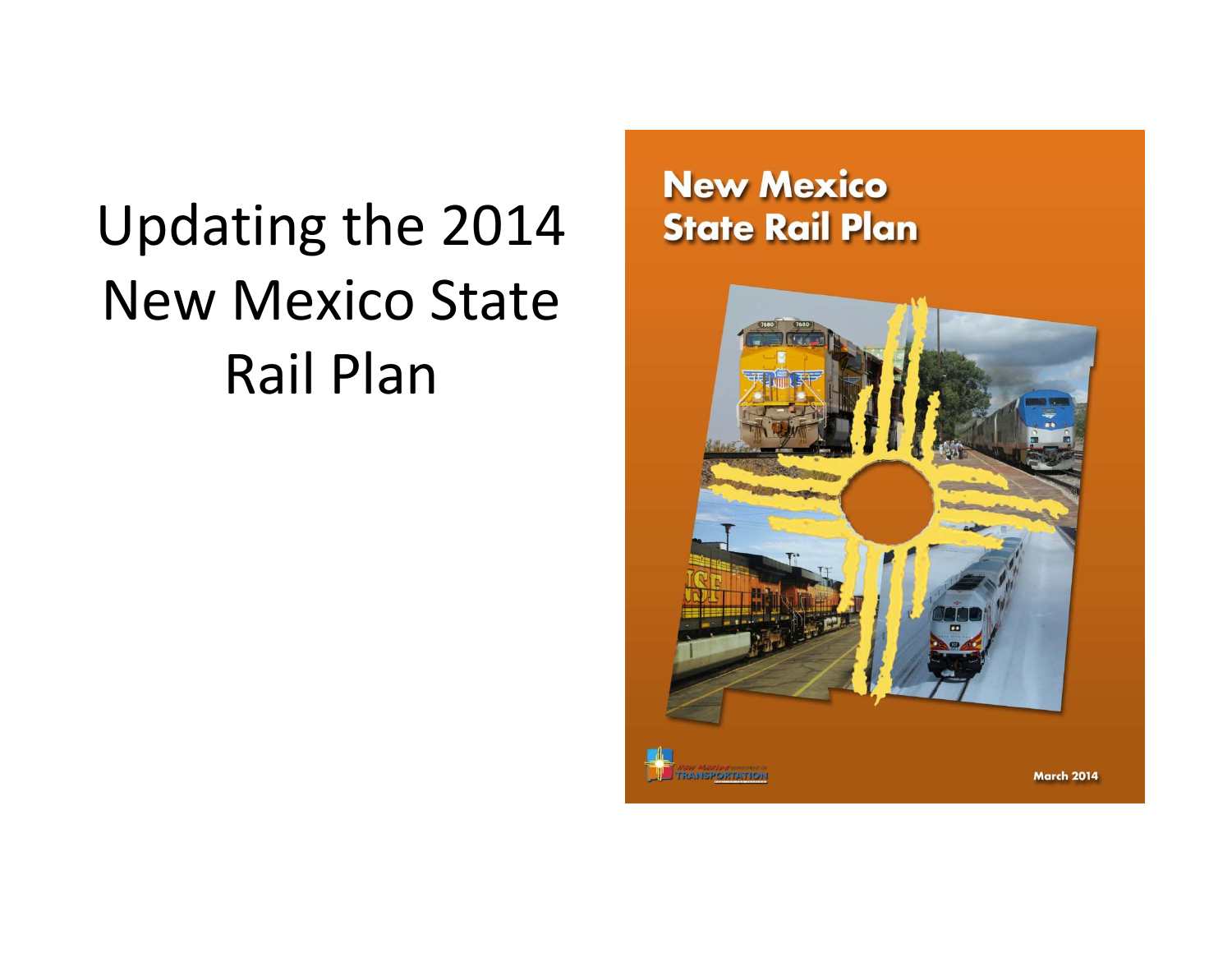#### 2014 Rail PlanVision Statement

The State of New Mexico's vision for its rail network is a fully‐integrated and safe multimodal rail system that provides efficient passenger services to, from, and within the state; provides <sup>a</sup> competitive option for New Mexico shippers; is <sup>a</sup> vital component of the national transportation network; and supports sustainable, inclusive economic development statewide.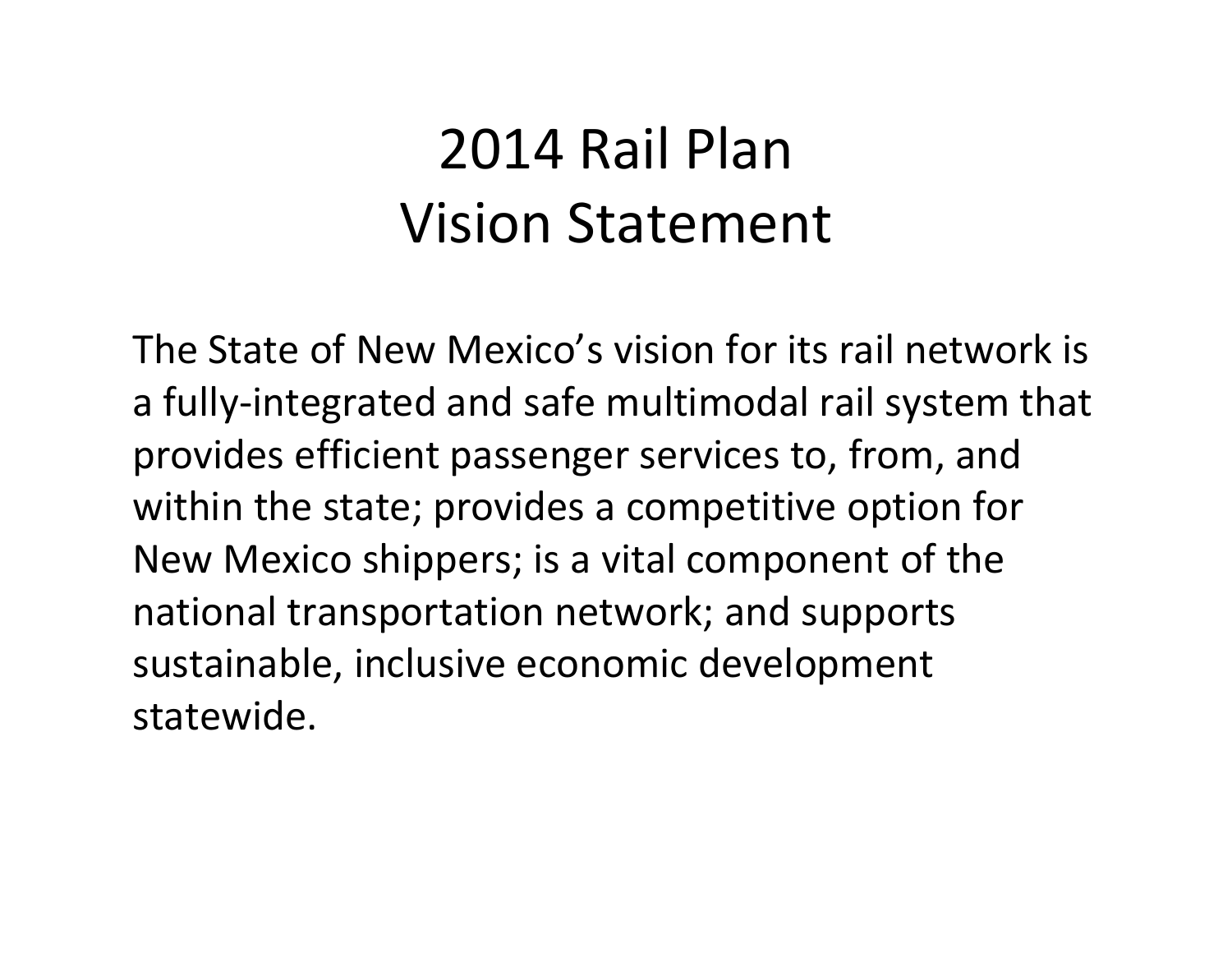## 2014 Rail Plan Statewide Goals

Four main goals for rail in New Mexico:

- 1. Support economic growth and development;
- 2. Improve railroad safety and security;
- 3. Maintain railroad assets in <sup>a</sup> state of good repair; and
- 4. Promote efficient passenger rail service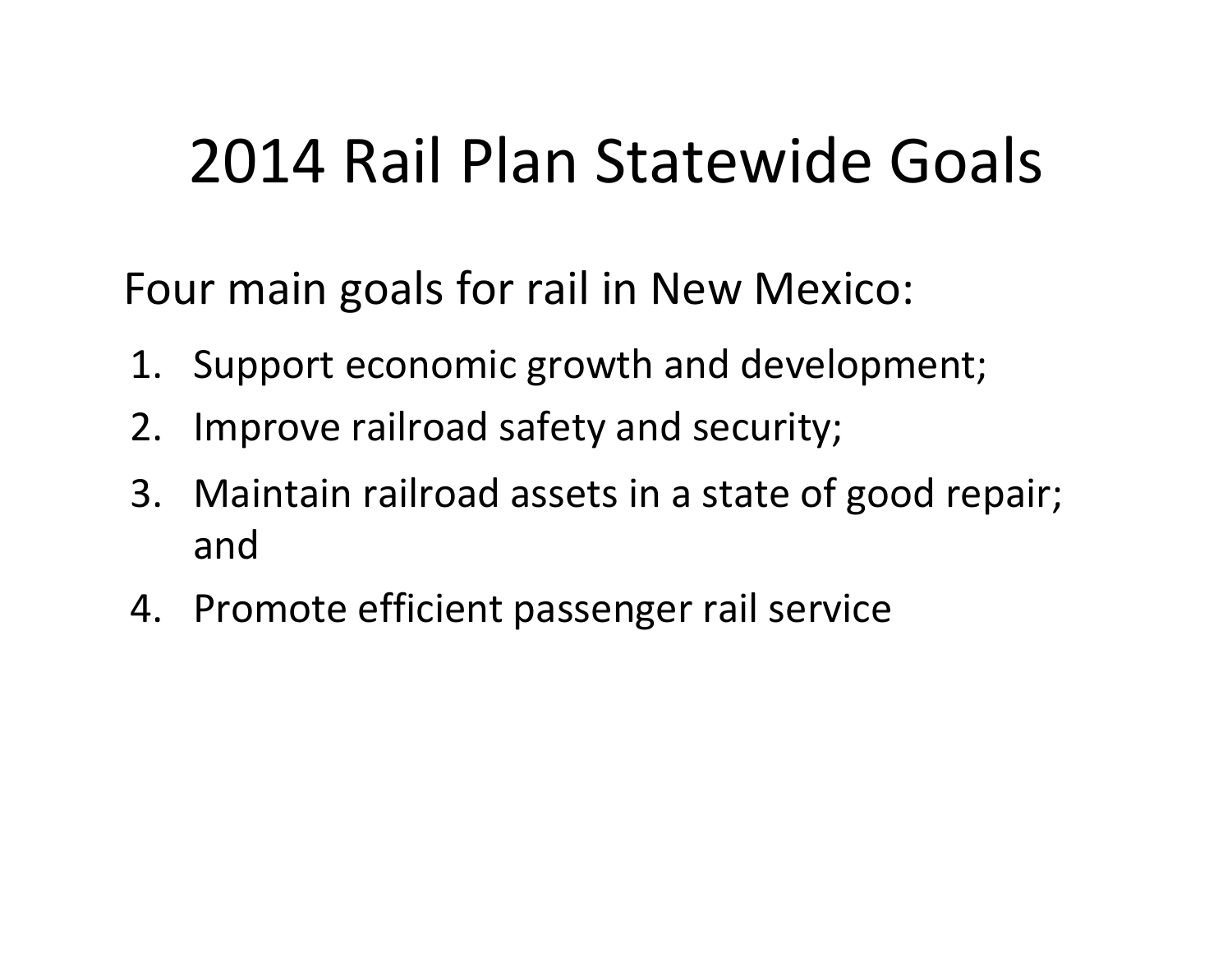## Goal: Support Economic Growth and Development

- Increase capacity of long‐distance freight corridors
- Develop and promote local freight connections
- Promote rail‐related tourism
- Link rail investments to strategies that support economic development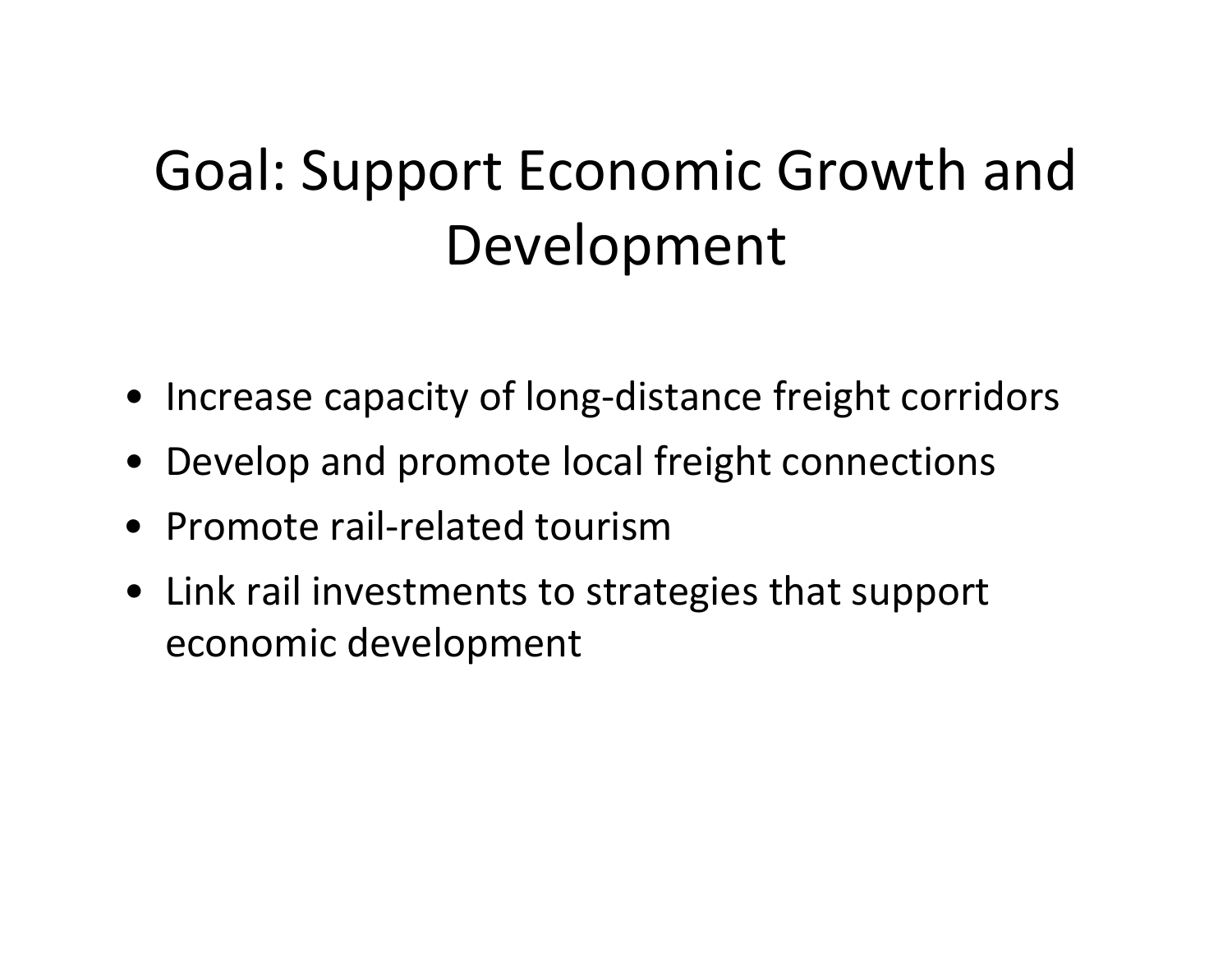#### Goal: Improve Railroad Safety and **Security**

- Positive Train Control (PTC)
- Develop and implement other mandatory safety‐ related measures
- Improve highway‐rail grade crossing safety
- Improve rail security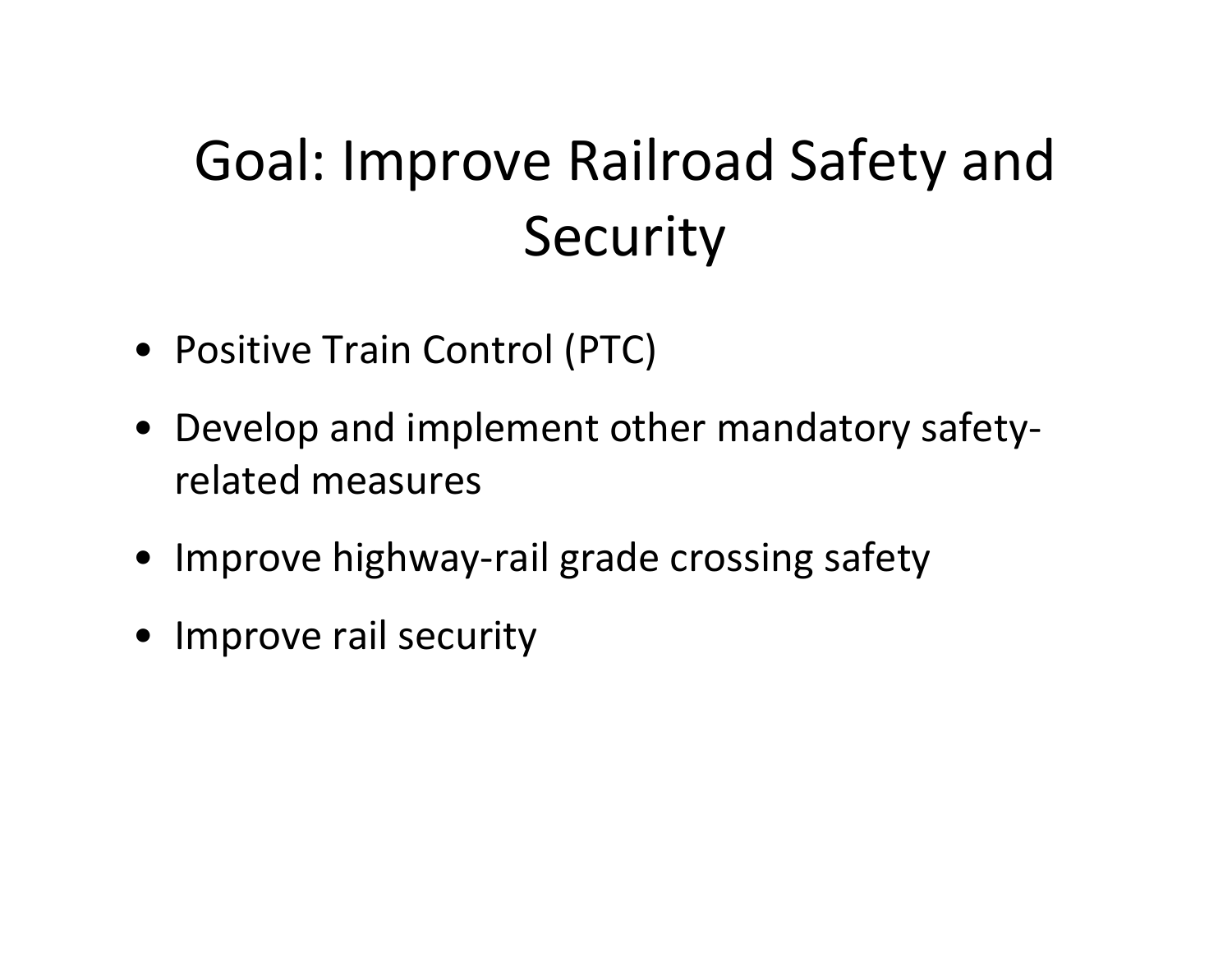#### Goal: Maintain Railroad Assets in <sup>a</sup> State of Good Repair

- Improve the conditions of the state's Class III rail lines
- Maintain/improve the conditions of the NMRX rail lines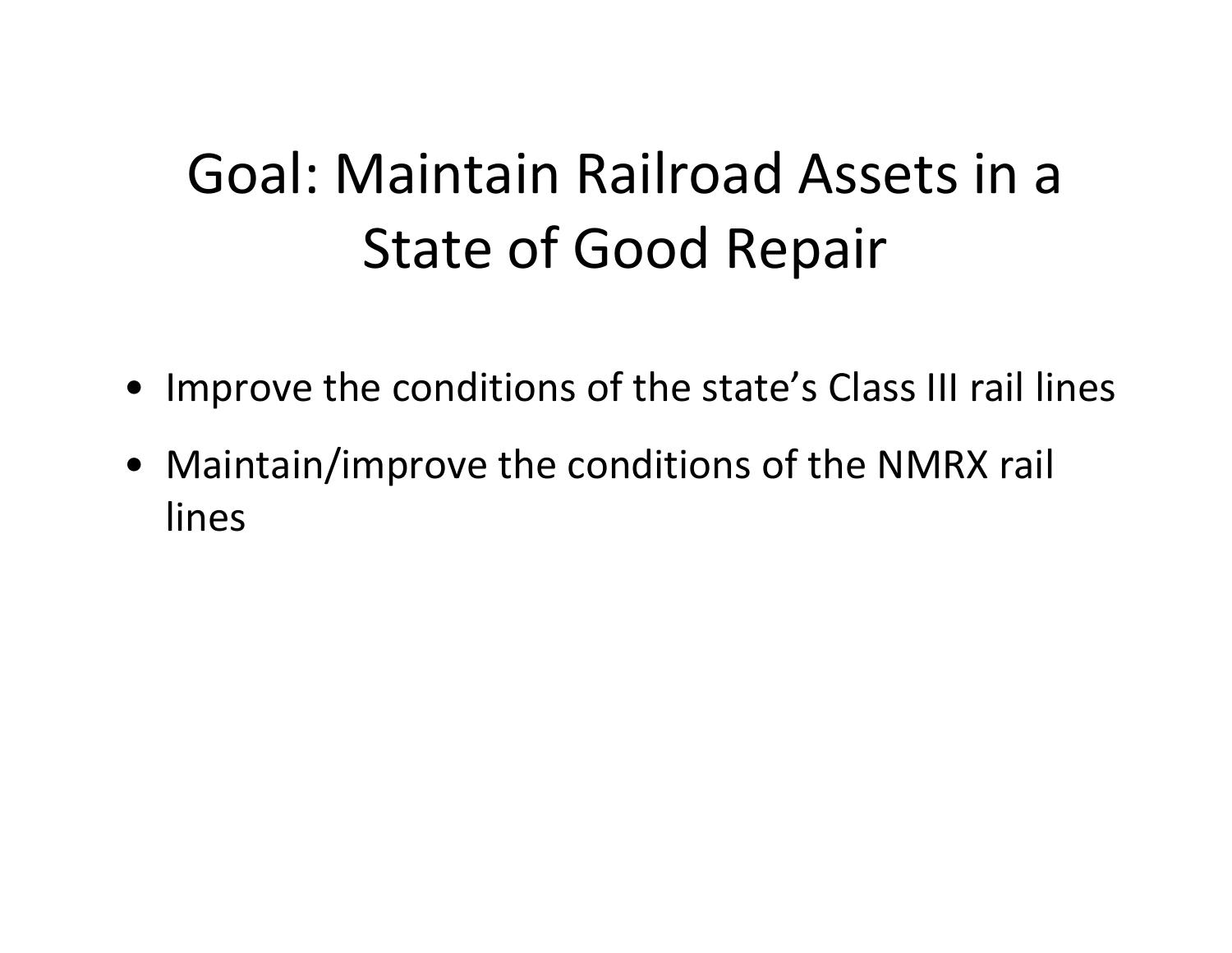#### Goal: Promote Efficient Passenger Rail Service

- Improve passenger rail options in New Mexico as part of a multimodal transportation system
- Improve Rail Runner operations
- Identify stable and predictable funding for Rail Runner and NMRX rail lines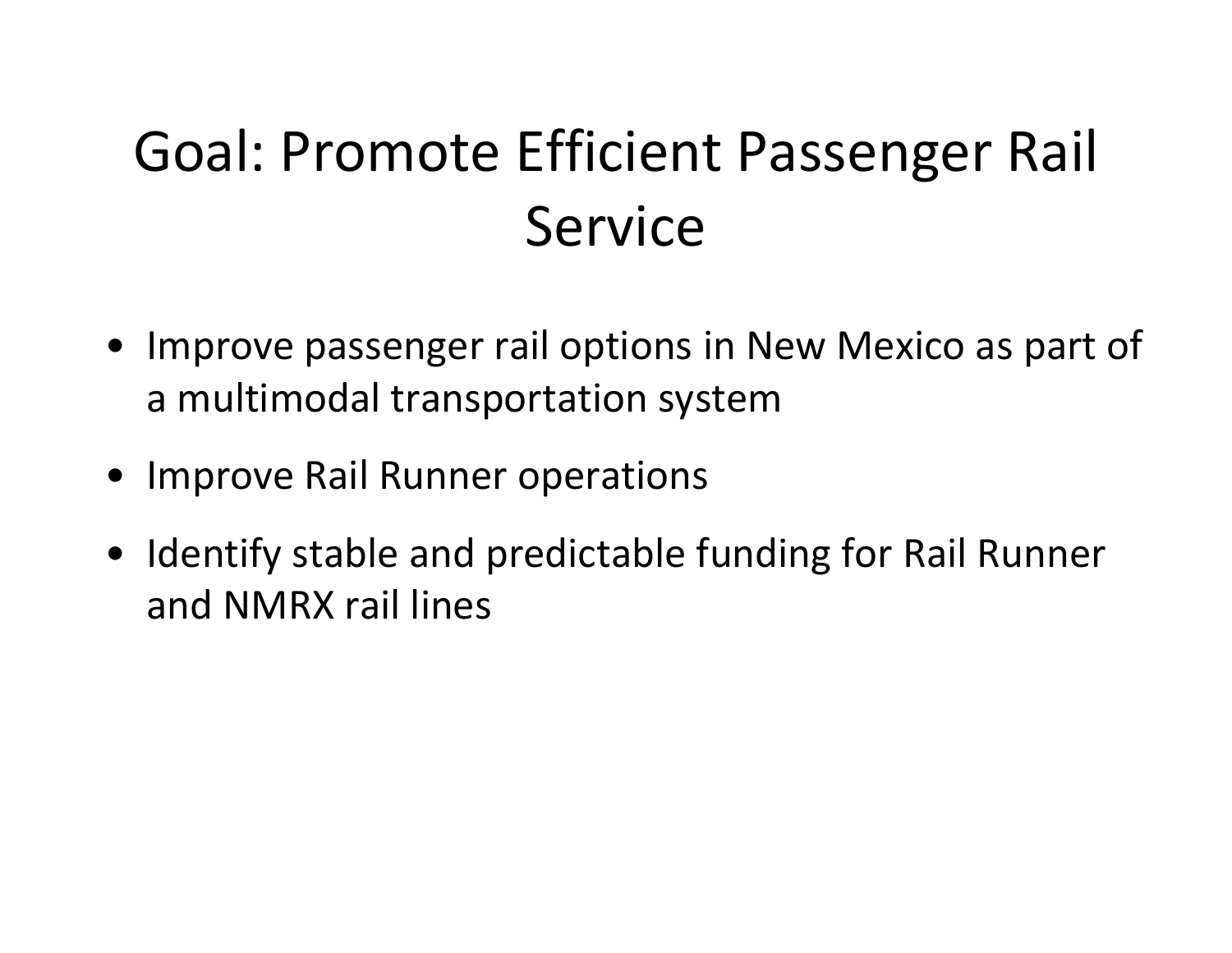## 2014 Rail Plan Stakeholder Statewide Issues

- Passenger rail service improvements
	- **Existing Rail Runner alignment**
	- **New commuter/regional passenger rail**
	- High speed/intercity passenger rail
- Support local economic development
- Grade crossing safety
- Positive Train Control (PTC)
- Santa Teresa border crossing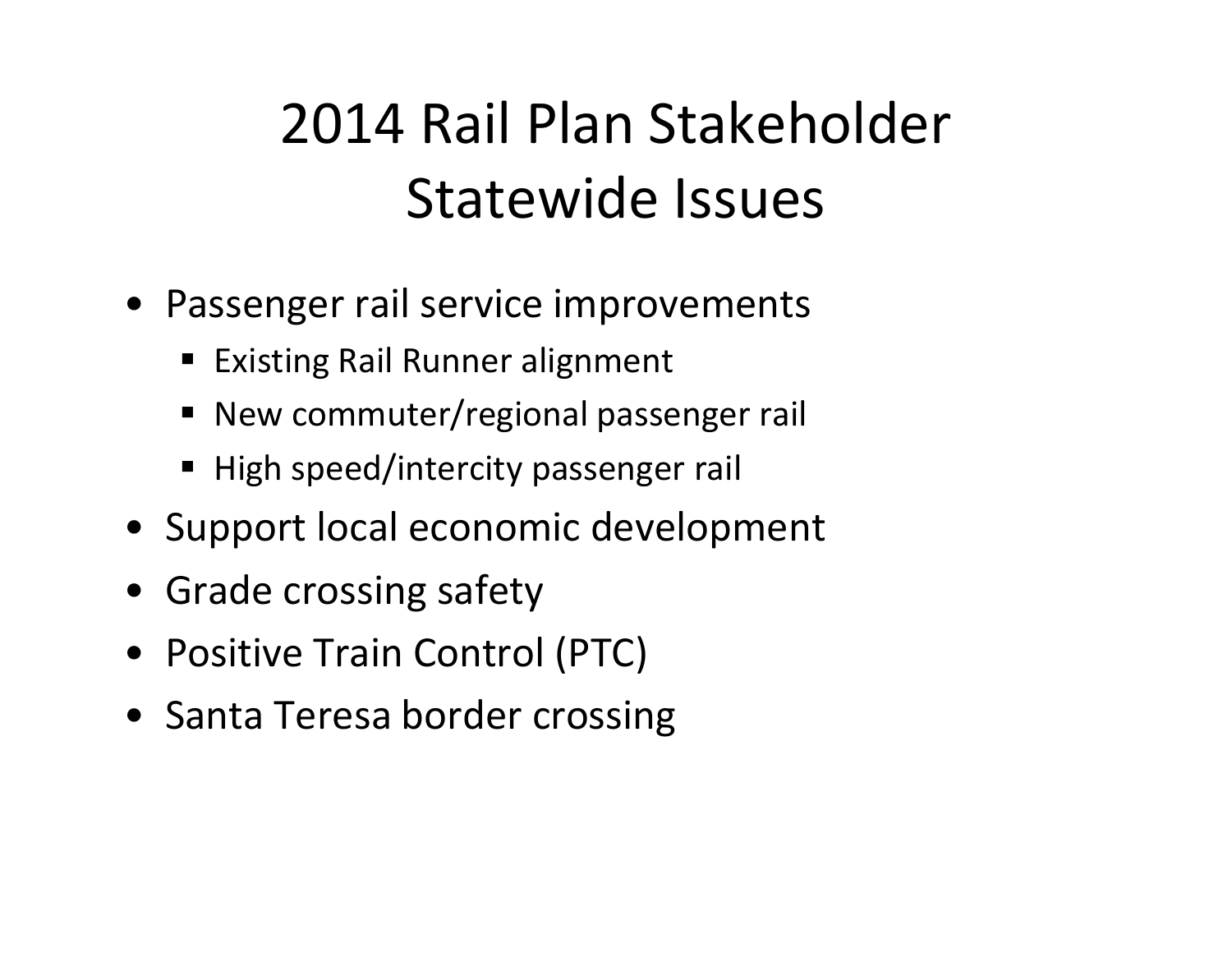# Factors Affecting Prioritization of Project Funding

- Need to maintain the State's existing railroad infrastructure in <sup>a</sup> state of good repair
- Need to comply with Federal safety mandates
- Limited overall public funding from Federal, State and local sources
- Restrictions on use of available Federal funding
- Anti-Donation Clause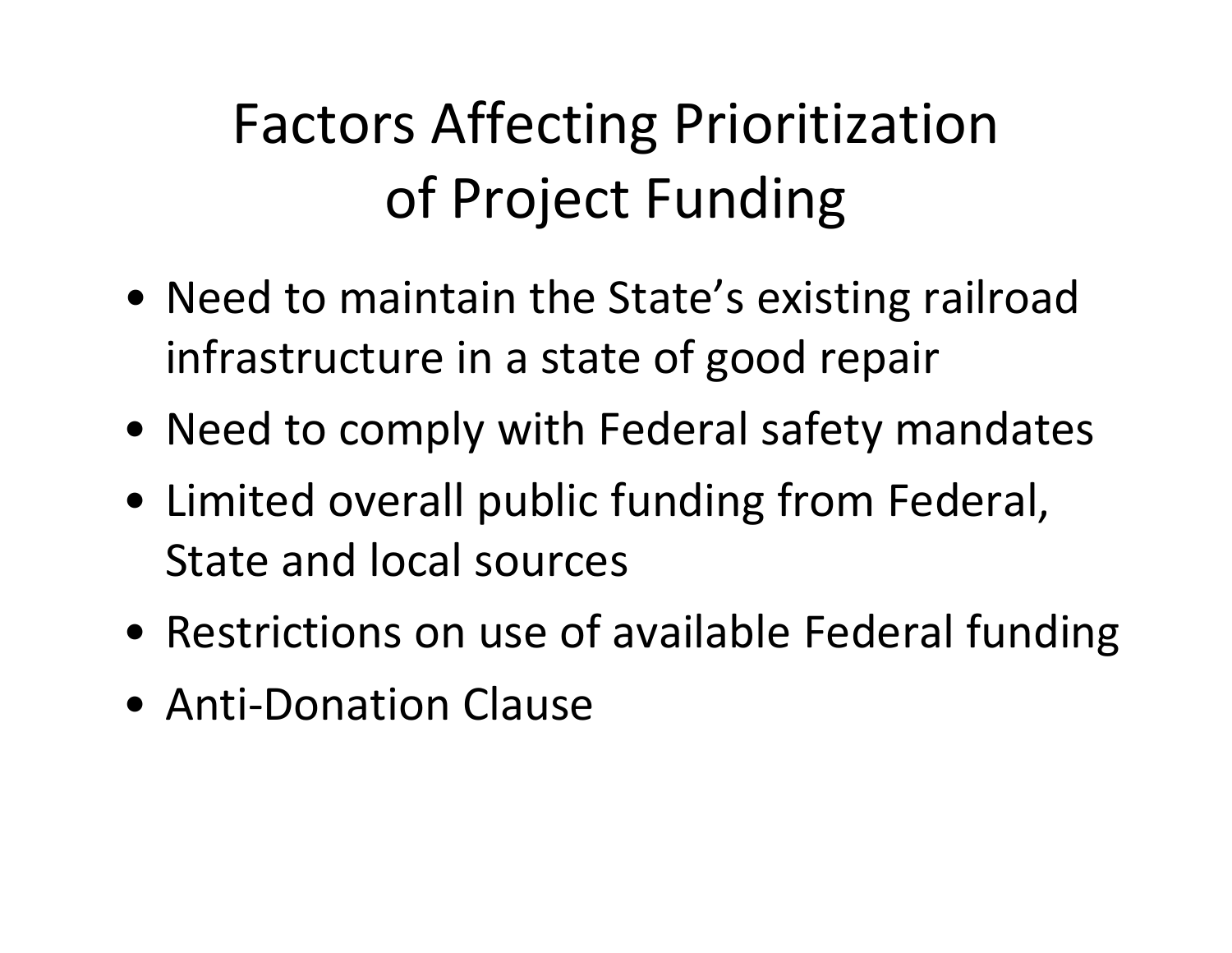#### Major Developments Since 2014

- Santa Teresa intermodal facility opened in 2014
- • BNSF double‐tracking projects completed through New Mexico in 2016
- New transload facilities in Albuquerque's South Valley being developed
- TIGER Grant funds are being used to replace railroad ties on NMDOT track used by Amtrak Southwest Chief in 2017
- $\bullet$  Intermodal facilities being developed along BNSF Transcon (Gallup, Los Lunas)
- New rail‐served facilities being developed in southeast New Mexico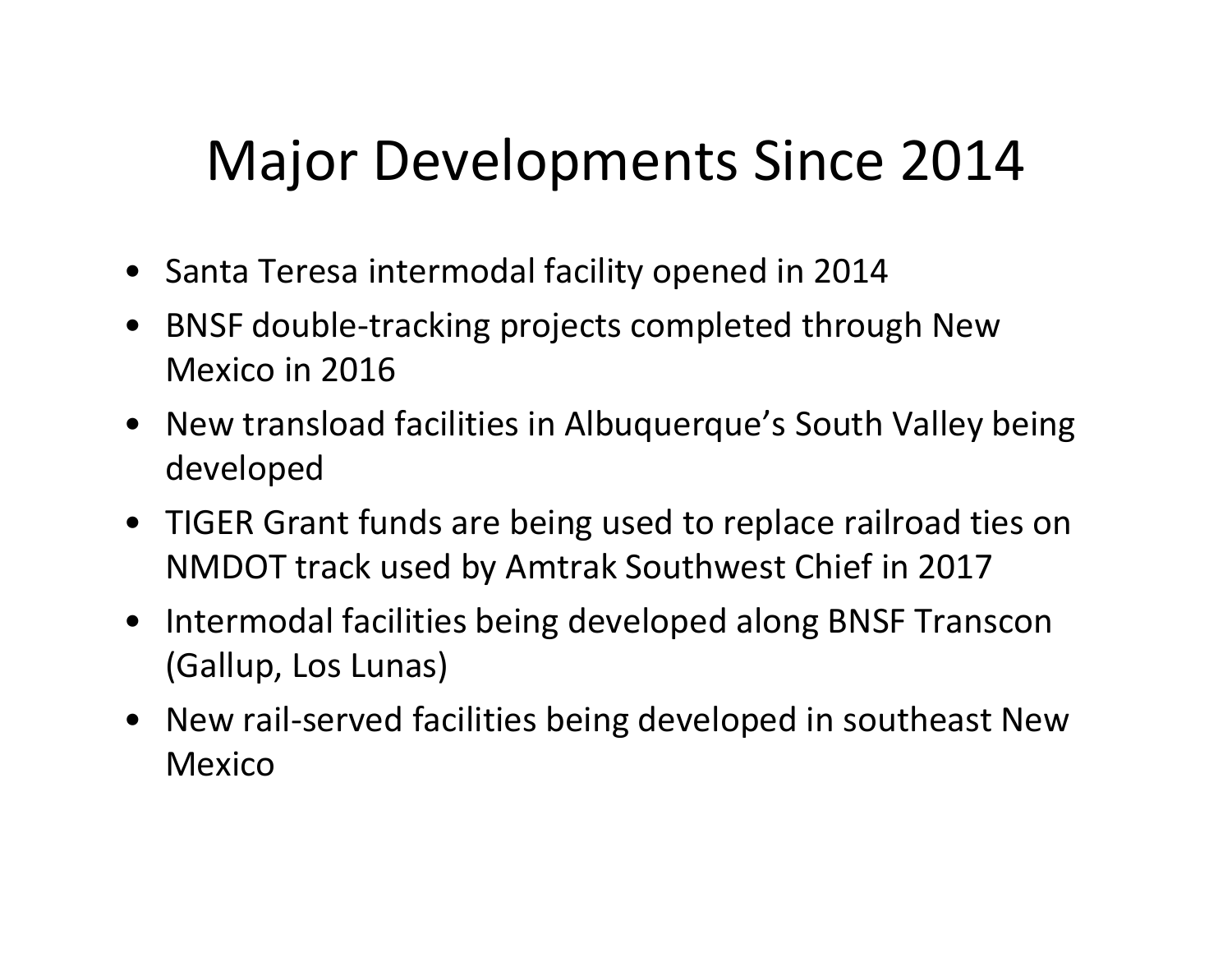## We Want Your Comments On

- The Vision Statement
- Rail projects and priorities
- Funding mechanisms for rail
- Rail policy